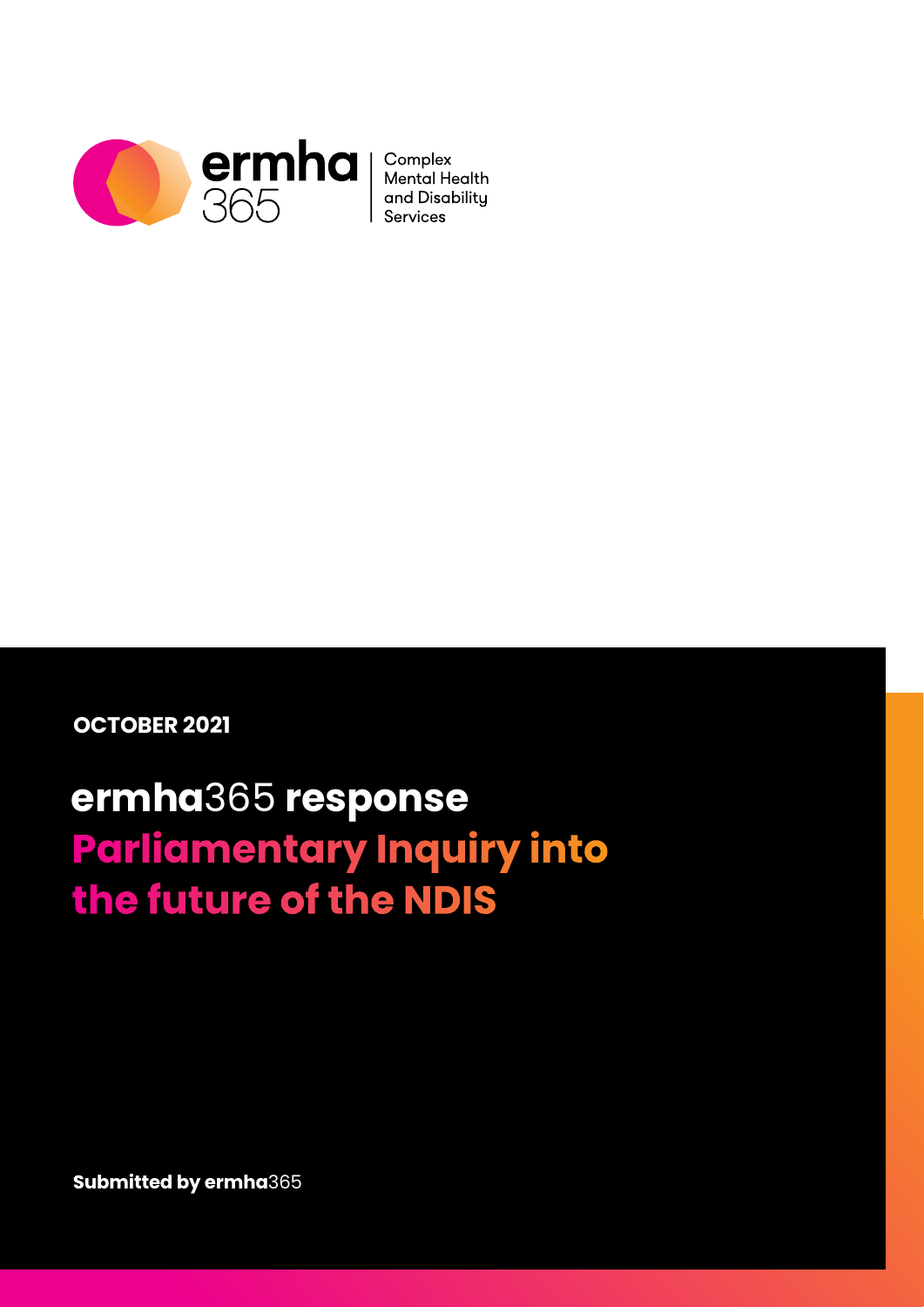

### <span id="page-1-0"></span>**Contact**

Karenza Louis-Smith, Chief Executive Officer **ermha**365 1st Floor, Building G, 45 Assembly Drive Dandenong South VIC 3175 1300 376 421 | karenza@ermha.org | www.ermha365.org

### <span id="page-1-1"></span>**Acknowledgements**

**ermha**365 acknowledges the contribution of staff from the organisation's mental health and complex client teams, as well as Executive Management in the preparation of this submission. **ermha**365 also acknowledges the importance of maintaining privacy and client confidentiality. To that end, the organisation seeks the opportunity to be consulted prior to the reproduction or publication of any content arising from case studies featured in this submission.

### <span id="page-1-2"></span>**About ermha**365

**ermha**365 is a company limited by guarantee, operating across Victoria and the Northern Territory, providing a range of NDIS support services as well as mental health, forensic and community programs and services.

We are known for our work with people who have significant mental health and cognitive disabilities and who may have additional complex needs, including behaviours of concern. Our participants' backgrounds are likely to include trauma and at times lengthy institutional care, high contact with the service system (with little success), and a range of complex needs and diagnoses.

We are one of a very small number of specialist services working with complex participants who have co-occurring mental health needs who present with dual disability, autism spectrum disorder, alcohol and drug issues, and contact with the forensic/criminal justice system. As a result, **ermha**365 is a lifeline for people who often feel like "a square peg in a round hole". Many of our clients have experienced stigma and discrimination, often ostracised or excluded from the simple things that most of us take for granted.

At **ermha**365, we believe it is a fundamental human right to live in the community – not in prison, or a locked hospital ward, just because there is nowhere else for you to go. We are experienced in successfully transitioning high-risk, high-needs participants from Secure Extended Care Units (SECUs), in-patient units, prisons and forensic facilities to community living and we are a go-to source for the State government and the National Disability Agency (NDIA) when the system has failed people with extreme behaviours of concern and high support needs.

Our purpose is to be a unifying voice for people with mental disability, giving them the voice, choice and support to thrive in a vibrant supportive community.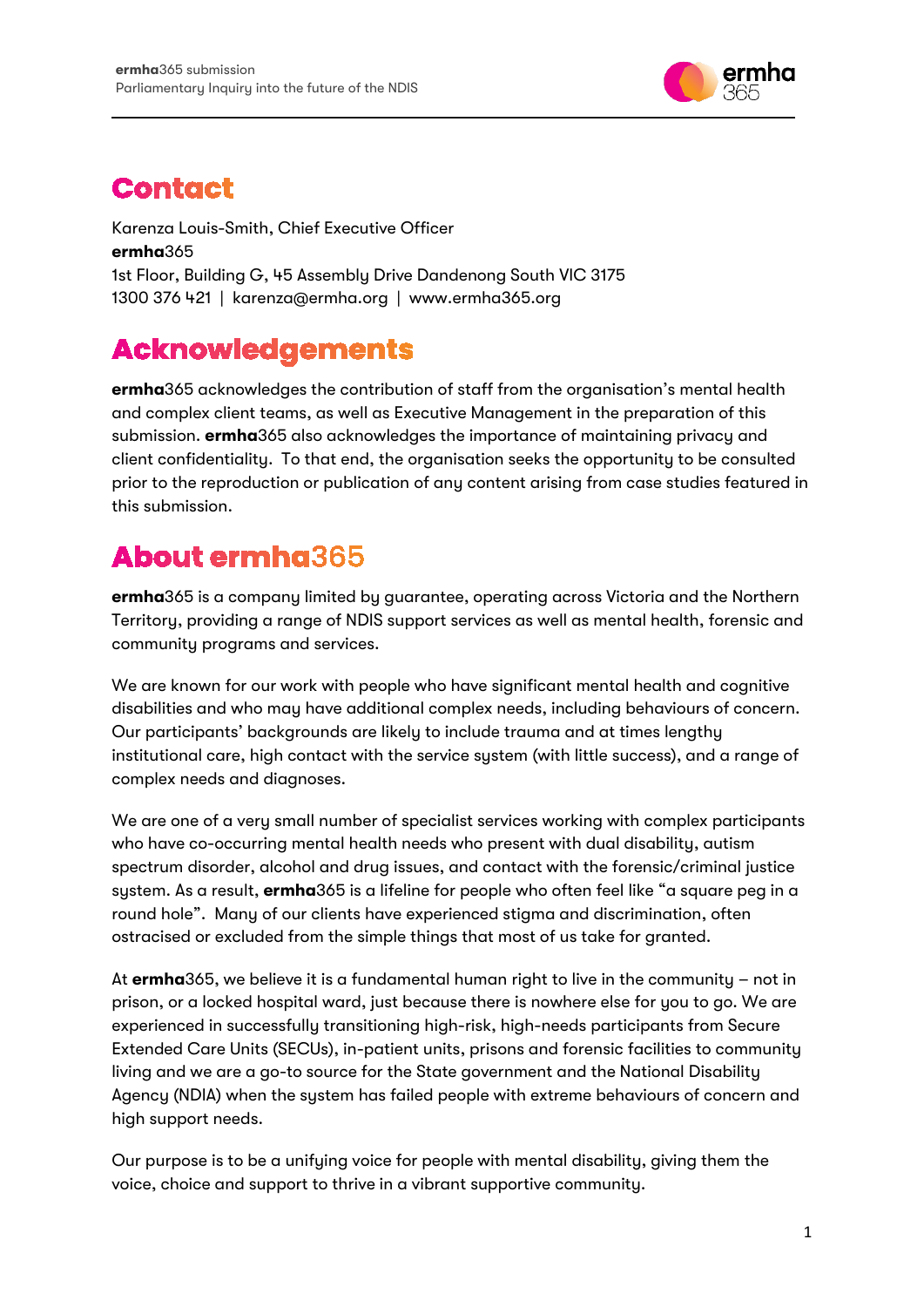

Our vision is for progressive reform, advocating for all people living with a mental disability to be able to reach their personal potential.

Our mission is to work side by side with the people we work with, providing them with the compassion, care, advocacy and support they need to live the lives they want within a supportive community.

### <span id="page-2-0"></span>**Case studies**

To illustrate key themes, **ermha**365 highlights the challenges our clients face though the use of case studies. Pseudonyms have been used throughout this report, to protect the identity of individuals and maintain client confidentiality in accordance with the NDIS Code of Conduct for Service Providers and statutory privacy obligations. The case studies in this submission have been de-identified. However, **ermha**365 would appreciate the opportunity to be consulted prior to the reproduction or publication of any content arising from such case studies.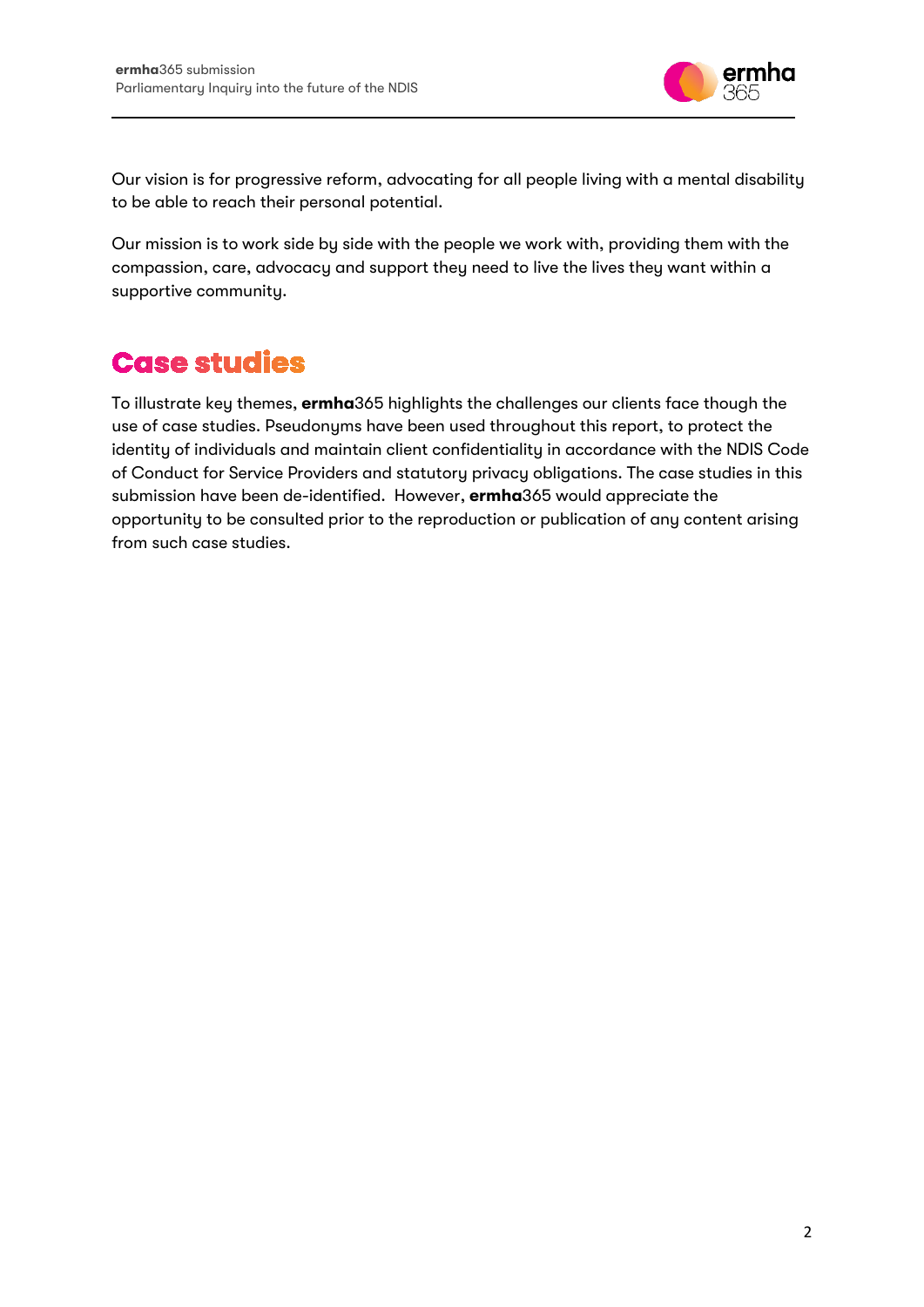

# **Contents**

| 1. |                                                                                                                                                                                                                                                                                                                                                                                                                        |
|----|------------------------------------------------------------------------------------------------------------------------------------------------------------------------------------------------------------------------------------------------------------------------------------------------------------------------------------------------------------------------------------------------------------------------|
| 2. | Background briefing: Complex Care needs clients and the case for change 8                                                                                                                                                                                                                                                                                                                                              |
|    |                                                                                                                                                                                                                                                                                                                                                                                                                        |
|    | Limited providers delivering supports to clients with Complex Care needs 9                                                                                                                                                                                                                                                                                                                                             |
|    | Unsuitable housing options exacerbate negative client circumstances 9                                                                                                                                                                                                                                                                                                                                                  |
| 3. | Observations and recommendations in respect of the interfaces of NDIS service<br>provision with other non-NDIS services provided by the States, Territories and the                                                                                                                                                                                                                                                    |
| 4. | Observations and recommendations in respect of the how the NDIS is funded,<br>including the current and future funding sources for the NDIS, the division of<br>funding between the Commonwealth, States and Territories, and the need for a<br>pool of flexible and reserve funding particularly to support people with complex<br>needs who are transitioning from custodial settings and hospital settings into the |
| 5. | Case studies: Complex care needs clients and the NDIS experience18                                                                                                                                                                                                                                                                                                                                                     |
|    |                                                                                                                                                                                                                                                                                                                                                                                                                        |
|    |                                                                                                                                                                                                                                                                                                                                                                                                                        |
|    |                                                                                                                                                                                                                                                                                                                                                                                                                        |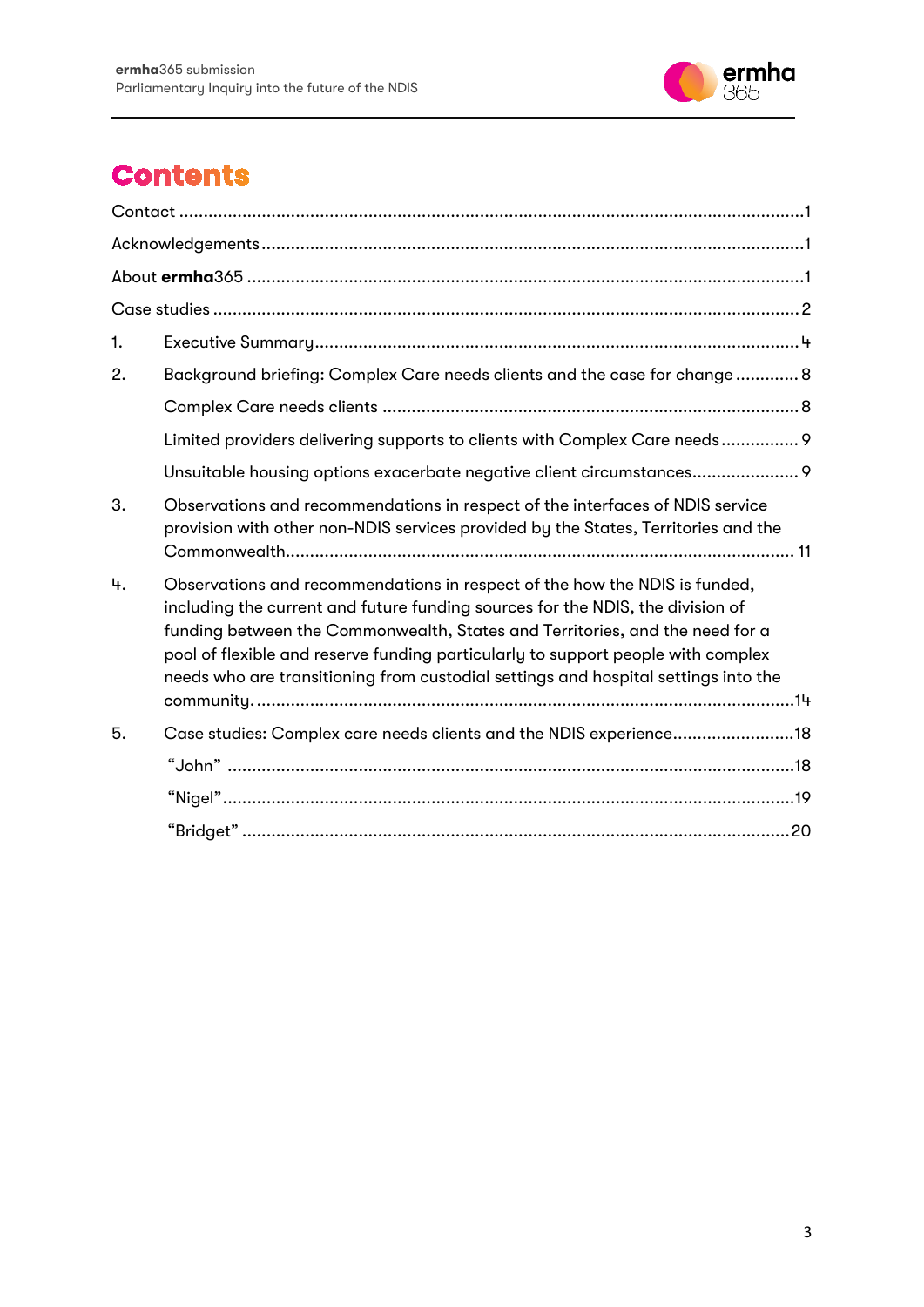

### <span id="page-4-0"></span>**1. Executive Summary**

Thank you for your invitation to make a submission to Parliament's Inquiry into the future of the NDIS.

We understand that the purpose of this Inquiry is to inquire into and report on current scheme implementation and forecasting for the NDIS, with particular reference to:

- *a. The impact of boundaries of NDIS and non-NDIS service provision on the demand for NDIS funding*
- *b. The interfaces of NDIS service provision with other non-NDIS services provided by the States, Territories and the Commonwealth, particularly aged care, health, education and justice services*
- *c. The reasons for variations in plan funding between NDIS participants with similar needs*
- *d. How the NDIS is funded*
- *e. Financial and actuarial modelling and forecasting of the scheme*
- *f. The measures intended to ensure the financial sustainability of the NDIS (e.g. governance, oversight and administrative measures)*
- *g. The ongoing measures to reform the scheme, and*
- *h. Any other related matters.*

**ermha**365 has focused this submission on the areas of particular interest to us within these terms of reference, specifically:

- b. The interfaces of NDIS service provision with other non-NDIS services provided by the States, Territories and the Commonwealth, particularly aged care, health, education and justice services; and
- d. How the NDIS is funded, including:
- the current and future funding sources for the NDIS,
- the division of funding between the Commonwealth, States and Territories, and
- the need for a pool of reserve funding

The people we support sit at the intersection between multiple service systems, particularly Justice, Disability and Mental Health.

Over the past three years, **ermha**365 has made a significant number of submissions to the NDIS directly and to the Royal Commission into Violence, Abuse, Neglect and Exploitation of People with Disability in respect of challenges in implementing the scheme when it comes to the support of people with multiple and complex needs.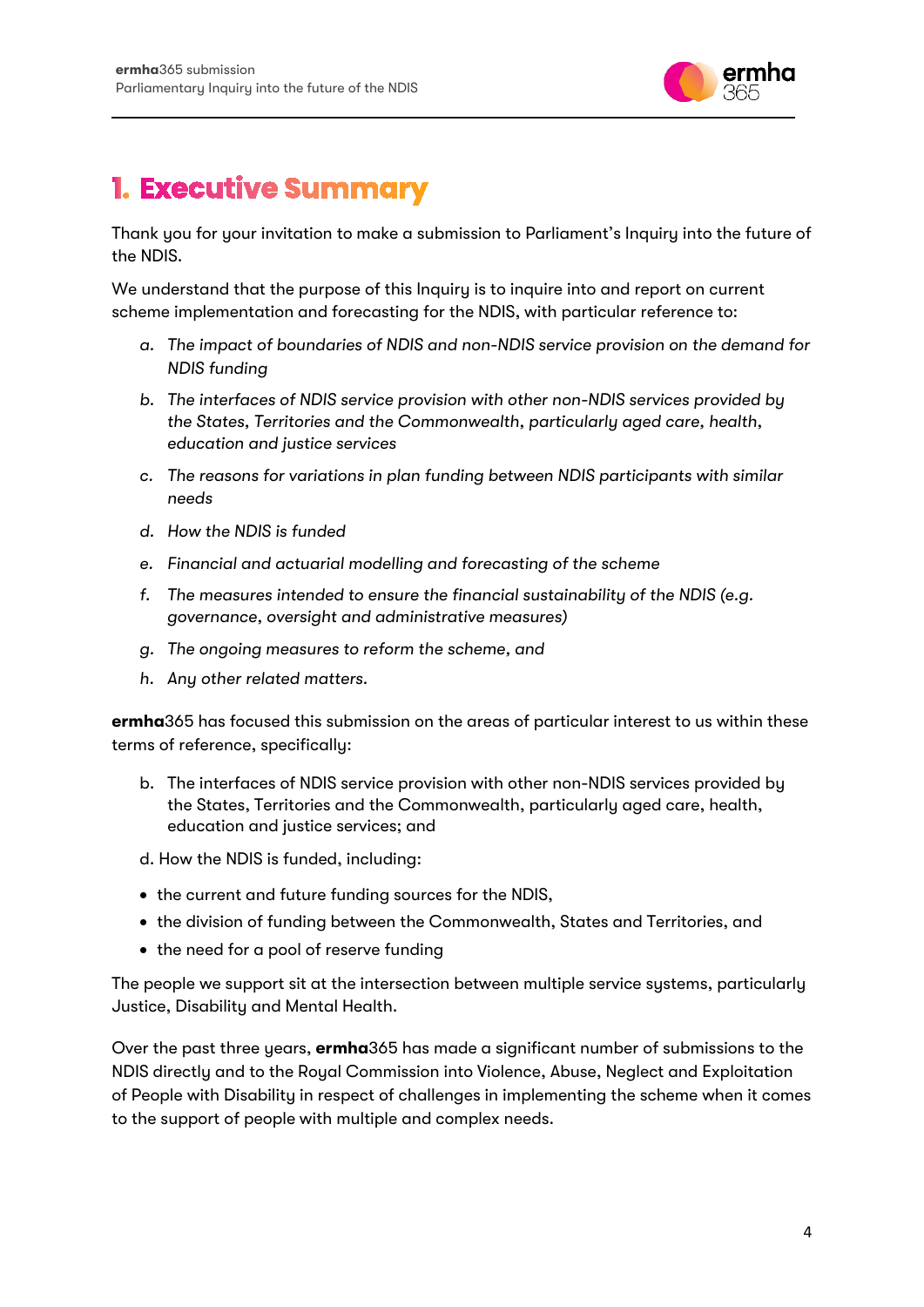

These submissions responded to:

- The Issues Paper on Violence Abuse Neglect and Exploitation of People with Disabilities in the Criminal Justice System;
- The Issues Paper on Group Homes, with particular reference to people with psychosocial disability living within group home settings;
- NDIS SIL (Supported Independent Living) pricing controls discussion paper
- NDIS Support Coordination discussion paper
- NDIS Independent Assessments discussion paper (we also provided a response to the Parliamentary Inquiry into NDIS Independent Assessments)
- NDIS Provider and Sector consultation paper on Improving Outcomes for people who require Supported Independent Living (SIL)

We have also separately provided submissions to the Royal Commission into Mental Health (Victoria) and to the Victorian Government in respect of changes to the Mental Health & Wellbeing Act, as well as to the Victorian Government Legislative Council Inquiry into Victoria's Justice System.

This is unfunded work for our organisation, which we pursue because of our passion, mission and drive to find a way to get the best possible outcomes for the people we support.

**The NDIS represents a ground-breaking and life-changing opportunity for people with disabilities to get the supports they need to live an ordinary life in the community.** 

**However, it creates significant challenges for providers like ermha**365 **to make NDIS funding work for complex participants with psychosocial disability, for whom the Scheme does not appear to be designed to provide an adequate and sustainable level of support.**

This submission covers:

- 1. A background briefing on Complex Care needs clients and the case for change, particularly the lack of suitable housing and its impact on providers' ability to provide quality supports that uphold participants' human rights;
- 2. Observations and recommendations in respect of the interfaces of NDIS service provision with other non-NDIS services provided by the States, Territories and the Commonwealth, and the need for a 'third' system that considers people with complex needs;
- 3. Observations and recommendations in respect of how the NDIS is funded, including the current and future funding sources for the NDIS, the division of funding between the Commonwealth, States and Territories, and the need for a pool of flexible and reserve funding particularly to support people with complex needs who are transitioning from custodial settings and hospital settings into the community; and
- 4. Case studies that highlight the issues.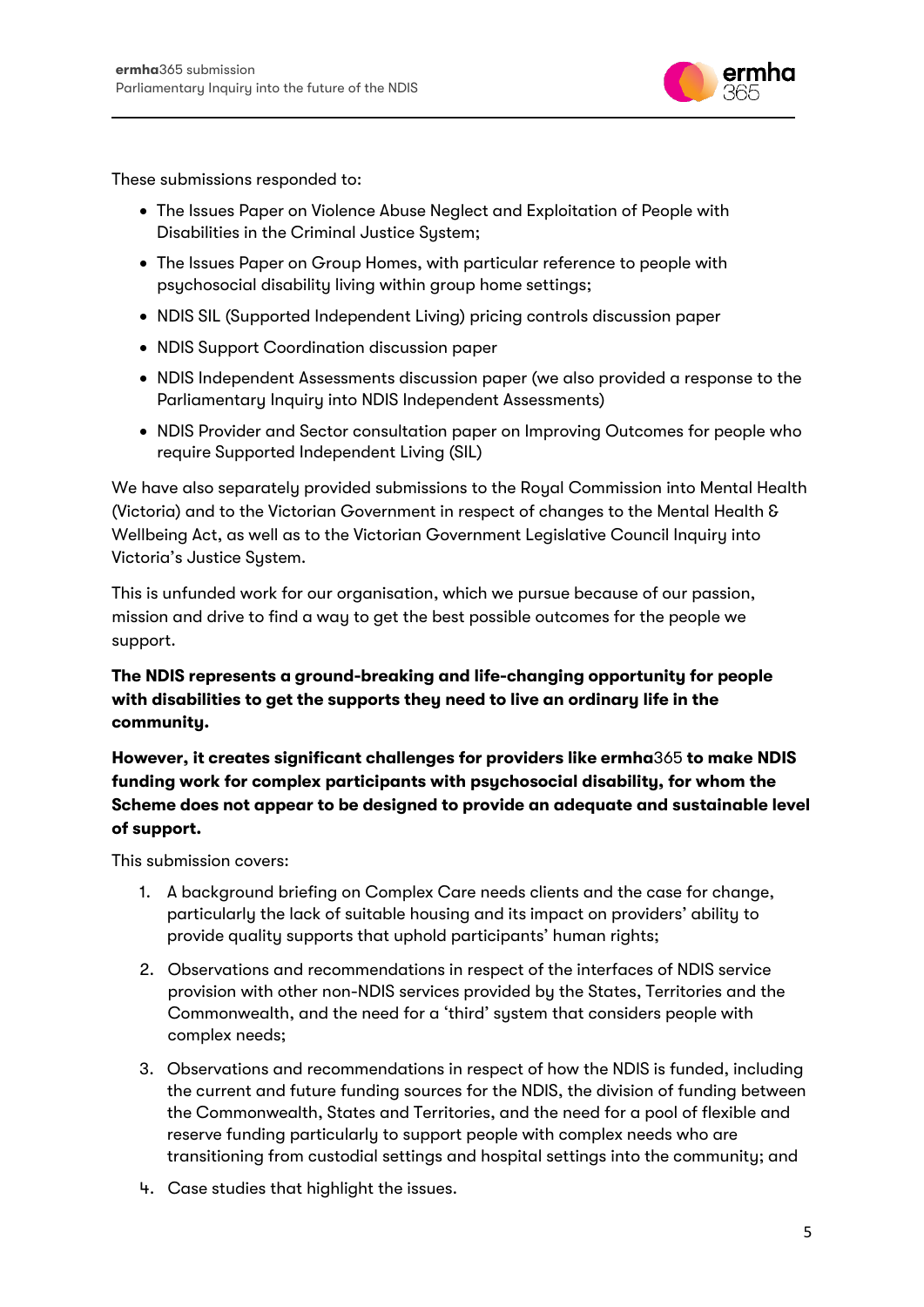

Within this Inquiry's terms of reference, we would like to see the Committee inquire into and report on the following issues relating to current scheme implementation and forecasting for the NDIS as it relates to in-scheme support that recognises complex needs:

- 1. **The need for a Complexity loading within the NDIS pricing structure that supports providers to pay for the cost of additional quality and safeguarding required for the ongoing support of very complex NDIS participants**, in addition to their individual day-to-day support package which is mostly consumed in paying for direct expenses, particularly wages for support staff. Very few quality providers are currently prepared to work with complex participants, affecting choice and control.
- 2. **A requirement for the NDIS Price Guide Overhead section to reflect the cost of transitioning extremely clients from institutional settings to a supported life in the community.** This can often take up to 12 months and involves considerable discussion and planning to design and deliver a suitable placement. **ermha**365 is often approached to facilitate such placements, and the time spent is at our cost, as we do not have NDIS funding until the client commences. There is no allowance in the NDIS Price Guide Overhead section for this type of work. In recognition that this transition work is an essential part of establishing an efficient and effective service, providers should be able to charge a client's package (or the NDIA directly) as soon as we commence these discussions.
- 3. **Incentive payments for providers who can prove an ability to work successfully with people with complex and episodic psychosocial disability to improve and maintain their quality of life,** rather than the current 'penalty' for quality supports, whereby NDIS packages of support are automatically reduced once improvements are made, until the person's situation deteriorates and they can prove they are once again in crisis.
- 4. **Adequate funding, time and consideration given to SIL providers who are currently being required to manage community support for participants whose are now receiving (or stand to receive at their next review) much smaller funding packages than in the past.** This includes the (currently unfunded) work that will be required to transition participants with complex needs to shared accommodation and support arrangements – when most complex participants will currently be living in separate homes – while also managing significant behaviours of concern and impacts to the participant and the community. At the same time, the removal of the previous method of SIL payments is another layer of disincentive to providers such as **ermha**365. SIL rates are being significantly reduced, and this directly impacts on support levels for extremely vulnerable and complex clients, which in turn places the community and individuals at greater risk.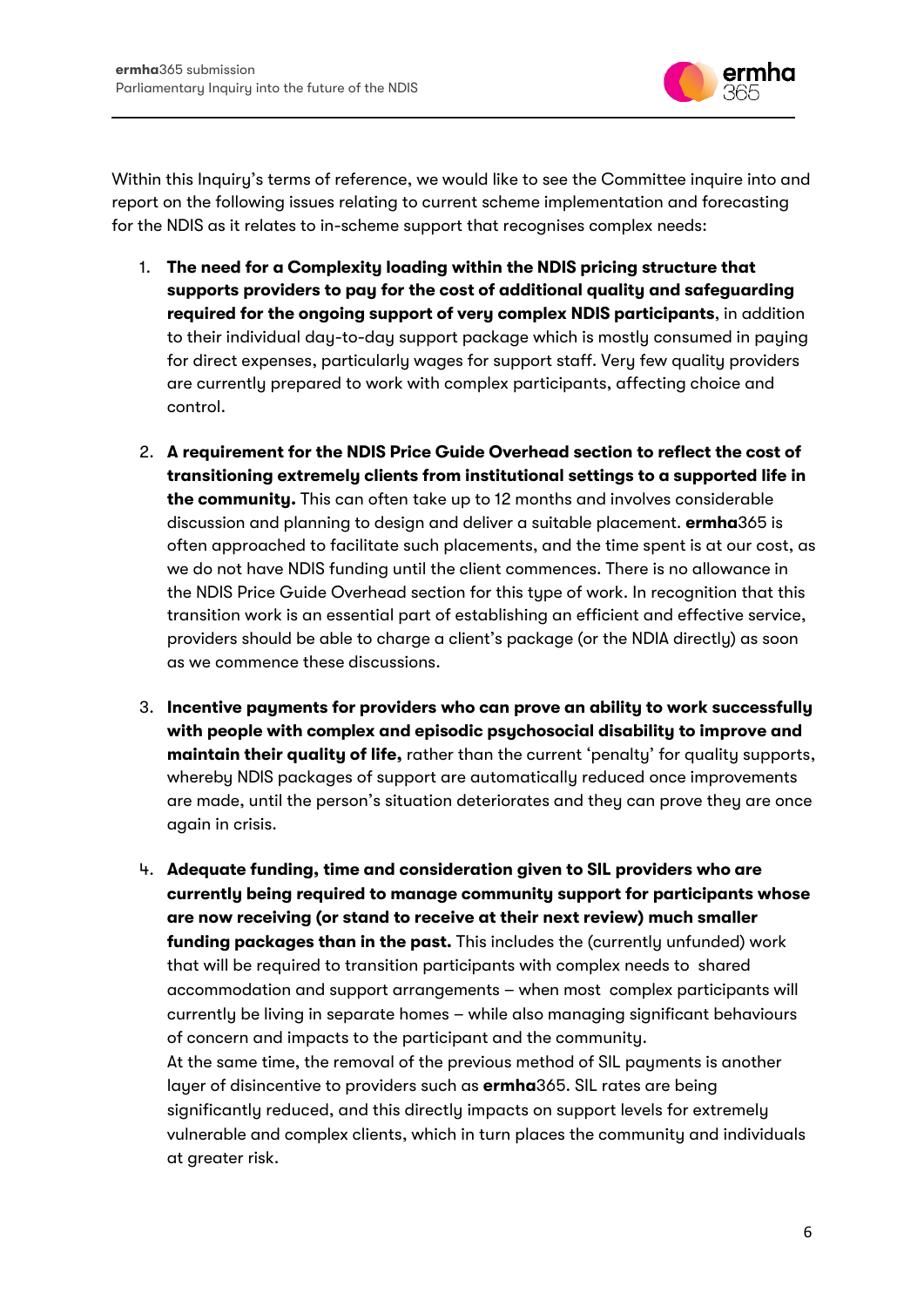

5. **In addition to in-scheme support that recognises complex needs, the Committee should also consider whether there is a need for a 'third system' that sits above the NDIS, Mental Health and Justice systems** and enables collaboration and cooperation in designing and funding pathways for individuals with complex needs.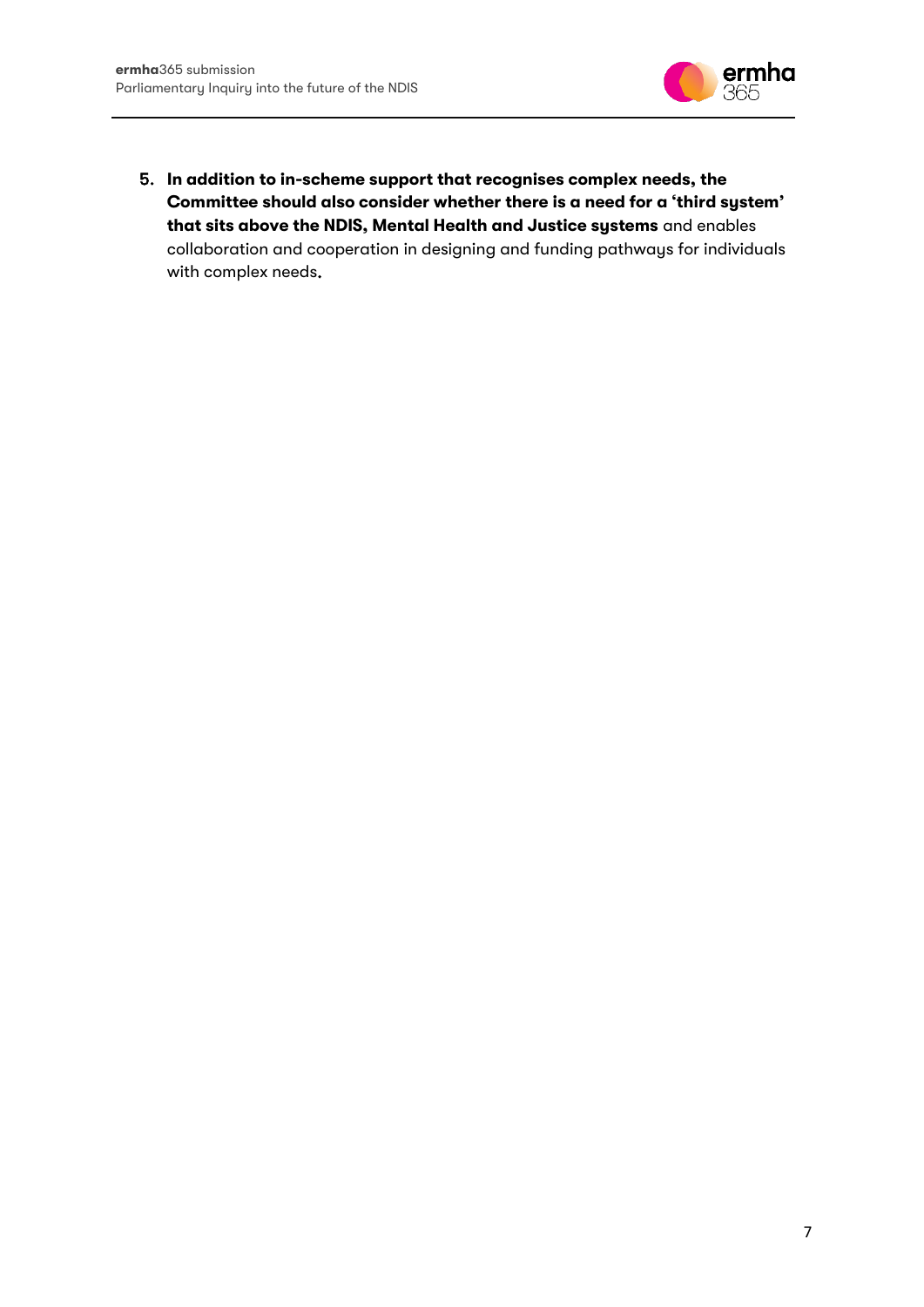

# <span id="page-8-0"></span>2. Background briefing: Complex Care needs clients and the case for change

<span id="page-8-1"></span>**Complex Care needs clients** often have extended histories of self-harm, property damage and violence, placing at risk; staff, family members and the wider community. Clients with multiple, complex and challenging needs ('Complex Care needs clients'), are at significant disadvantage due to a combination of the nature and severity of their mental illnesses, disability status, persistent criminal offending behaviour, traumatic backgrounds and social isolation. They require multi-agency support to assist with their health, housing, social participation and personal function. This cohort have been found to be more likely to use alcohol and other drugs and be homeless or marginally housed in insecure or inappropriate arrangements.

Appropriate housing choices for people living with Complex Care needs are currently very limited - even more so for NDIS participants<sup>[1](#page-8-2)</sup>. When housing is provided that is not fit for purpose, there is often significant property damage and an increased safety risk to the individual and community. It is not unusual, therefore, for delayed or inappropriate provision of support to lead to long-term hospitalisations or incarcerations, which present severe infringements on an individual's human rights and significantly compromise their ability to achieve life goals. These prolonged admissions and detentions are often not clinically or legally justified, but are a result of these clients having "nowhere else to go". Once trapped in these circumstances, clients with complex and challenging support needs can enter a vicious criminal justice cycle, putting significant pressure on emergency services, prisons and hospitals<sup>[2](#page-8-3)</sup>. The costs to the person, their family, and the agencies who provide services to these groups are estimated to be very high.<sup>[3](#page-8-4)</sup>

According to the Office of the Public Advocate's Report (2018)<sup>[4](#page-8-5)</sup> there are a range of factors that characterise clients with Complex Care needs. They usually:

- have multiple and/or severe disabilities requiring various forms of support, often compounded by experiences of trauma
- experience issues with interpersonal engagement, such that they have limited family support and/or are unable to live with others
- engage in challenging behaviours that can put themselves or others at risk of harm
- are or have been engaged in multiple government service systems
- have exhausted (or are at risk of exhausting) service providers and workers

<span id="page-8-2"></span><sup>1</sup> Office of the Public Advocate (2018), 'The illusion of 'choice and control'' available at: https://www.publicadvocate.vic.gov.au/ourservices/publications-forms/research-reports/ndis/519-the-illusion-of-choiceand-control (accessed 29 April 2019).

<span id="page-8-3"></span><sup>&</sup>lt;sup>2</sup> Baldry et al (2006), 'Ex-Prisoners, Homelessness and the State in Australia' Available at: https://journals.sagepub.com/doi/abs/10.1375/acri.39.1.20 (accessed 19 April 2019).

<span id="page-8-4"></span><sup>3</sup> Burt 2003; Edwards et al 2009; Flatau et al 2008; Gulcur et al 2003; Mental Health Coordinating Council 2008.

<span id="page-8-5"></span><sup>4</sup> NDIS (2018), 'Improving the NDIS participant and provider experience' available at https://www.ndis.gov.au/media/1068/download (accessed 15 April 2019).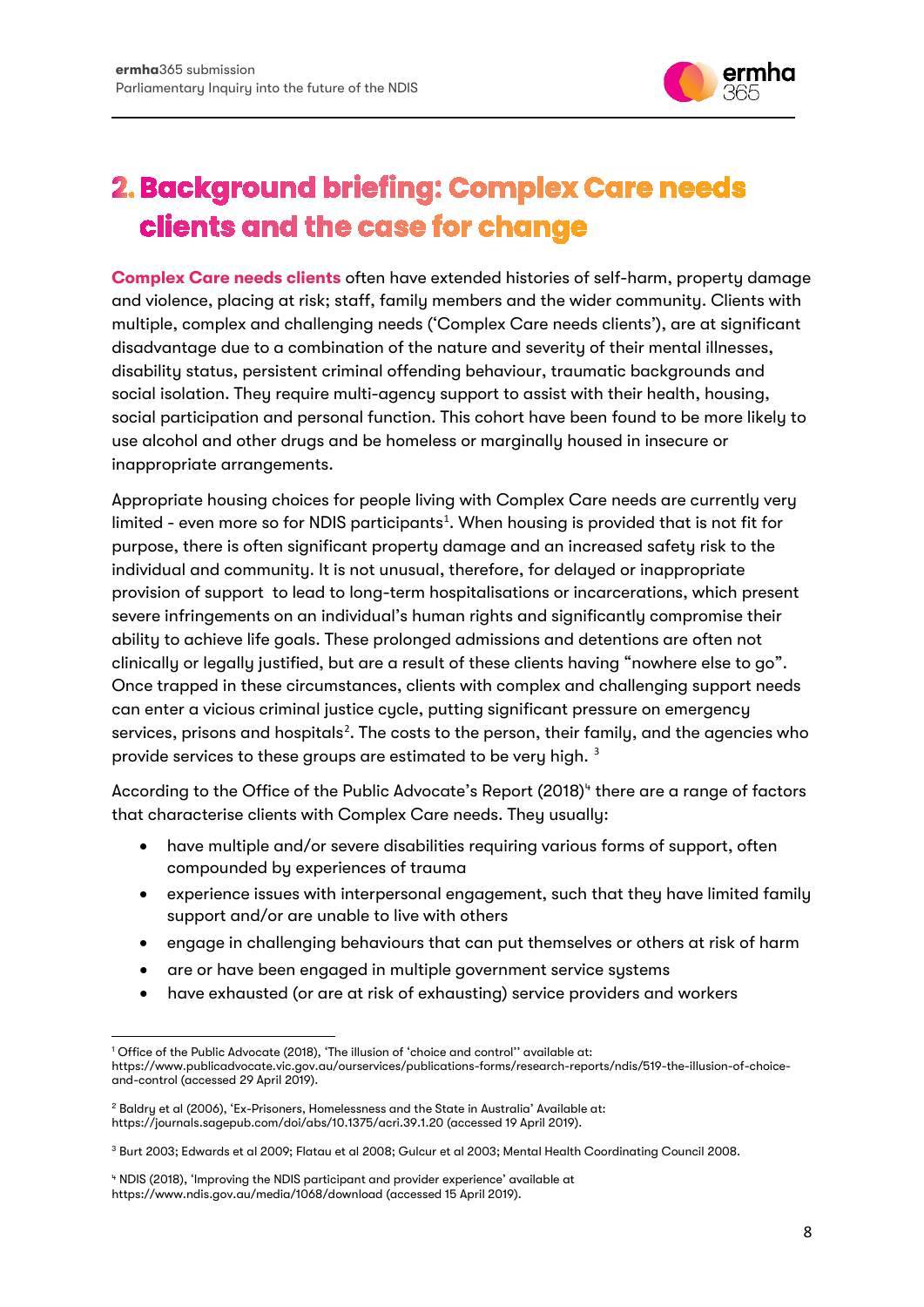

• have a history (or are at risk) of unstable accommodation, homelessness and/or periods in detention in the criminal justice and/or mental health systems and, as a consequence of the above. Fit for purpose, stable housing plays a critical role in the prevention of exacerbating existing conditions.

#### <span id="page-9-0"></span>**Limited providers delivering supports to clients with Complex Care needs**

The Productivity Commission's Report found the NDIS utilisation rate in 2016-2017 was approximately 70%. This underutilisation results from several factors, including insufficient market supply. The Productivity Commission's Report further states that Thin Markets will persist for participants 'with complex, specialised or high intensity needs, or very challenging behaviour' in the absence of government intervention and will ultimately result in poorer participant outcomes.<sup>[5](#page-9-2)</sup>

For too many people with disabilities, quality of life is dependent on the commitment of families. The crisis in accommodation means that few are able to plan effectively, and transitions out of the family home are often traumatic experiences. When accommodation cannot be found, sometimes extended family members are pressed into service. Alternatives to group homes are few and far between and for some clients this can lead to a restricted lifestyle and poor quality of life with limited opportunities for independence.<sup>[6](#page-9-3)</sup>

The 'Shut Out' report published in 2009 proposed an injection of funds to increase the availability of accommodation options, in particular on the development of more creative models that were more responsive to individual need and lifestyle.

At present, **ermha**365 is one of only a very small handful of SIL service providers in Australia specifically catering for the multiple and complex needs of the Complex Care client cohort. Most providers operating in this space operate distinct models, e.g. either provide a mix of aged care and disability services or focus on different cohorts (e.g. lower levels of mental illness / care).

#### <span id="page-9-1"></span>**Unsuitable housing options exacerbate negative client circumstances**

One of the biggest problems for people with complex needs is the absence of adequate, affordable and secure accommodation. In **ermha**365's experience it is the single most important factor in the success or failure of those who live with chronic mental illness. In the past, clients who have been provided public housing are vulnerable due to neighbours' complaints or demands on emergency services, for example, clients with multiple fire service callouts.<sup>[7](#page-9-4)</sup>

<span id="page-9-2"></span><sup>5</sup> Productivity Commission (2017), 'National Disability Insurance Scheme (NDIS) Costs' available at ttps://www.pc.gov.au/inquiries/completed/ndis-costs/report (29 April 2019).

<span id="page-9-3"></span><sup>6</sup> National People with Disabilities and Carer Council (2009), 'Shut Out: The Experience of People with Disabilities and their Families in Australia' available at: https://www.dss.gov.au/our-responsibilities/disability-and-carers/publicationsarticles/policy-research/shut-outthe-experience-of-people-with-disabilities-and-their-families-in-australia?HTML (accessed 8 May 2019).

<span id="page-9-4"></span><sup>7</sup> Hamilton (2009), 'The report on the Five Years of the Multiple and Complex Needs Panel' available at: https://dhhs.vic.gov.au/publications/multiple-and-complex-needs-review-reports (accessed 16 April 2019)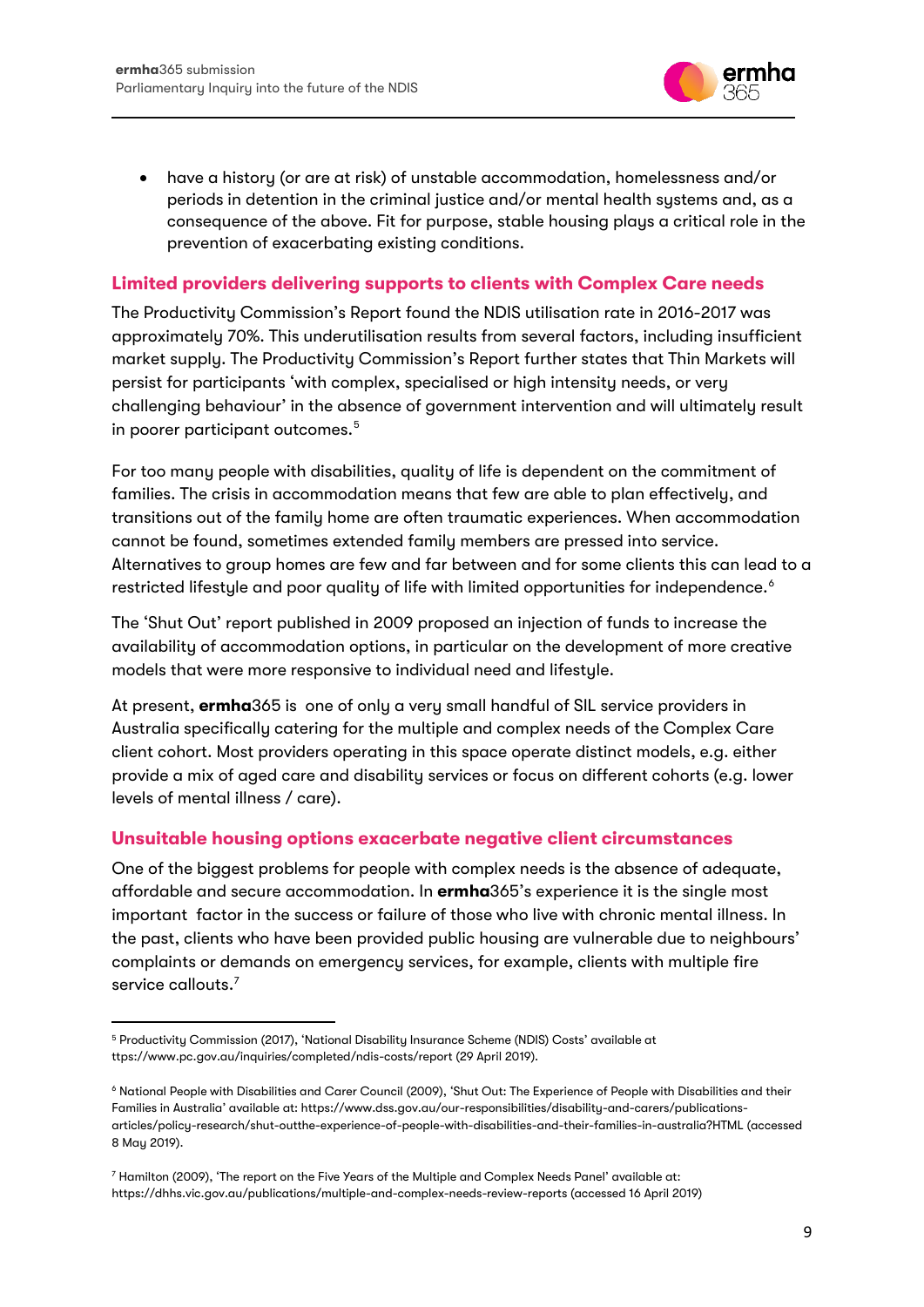

They are unable to live sustainably with others because of their behavioural presentation and low thresholds for frustration and distress. As a result, many of these clients have been bounced back and forth between the mental health system and disability system over many years with neither system wanting to accept responsibility for their support.<sup>[8](#page-10-0)</sup>

The Multiple And Complex Needs Initiative ('MACNI') run by the Department of Health and Human Services identified that Complex Care needs clients are often unable to sustain fit for purpose accommodation because they require a level of and type of support that 'the contemporary service system structure, with its usual emphasis on targeted, time-limited, specialist interventions, does not readily allow'. [9](#page-10-1)

Only a very small number of specialist disability accommodation (SDA) recipients will receive sufficient funding for a single resident dwelling that may be able to cater to these specific needs.<sup>[10](#page-10-2)</sup>

<span id="page-10-0"></span><sup>&</sup>lt;sup>8</sup> Office of the Public Advocate (2018), 'The illusion of 'choice and control'', available at:

<span id="page-10-1"></span>https://www.publicadvocate.vic.gov.au/ourservices/publications-forms/research-reports/ndis/519-the-illusion-of-choiceand-control (accessed: 29 April 2019). 16 Hamilton (2009), 'The report on the Five Years of the Multiple and Complex <sup>9</sup> 'Multiple and Complex Needs Panel' review available at: https://dhhs.vic.gov.au/publications/multiple-and-complex-needsreview-reports (accessed 16 April 2019);The Office of the Public Advocate (2018), 'The illusion of 'choice and control'', available at: https://www.publicadvocate.vic.gov.au/ourservices/publications-forms/research-reports/ndis/519-the-illusionof-choice-and-control (accessed: 29 April 2019).

<span id="page-10-2"></span><sup>10</sup> NDIA (2018), 'Specialist Disability Accommodation Provider and Investor Brief' available at: https://www.ndis.gov.au/providers/essentials-providers-working-ndia/specialist-disability-accommodation#sda-providerand-investorbrief (accessed 29 April 2019).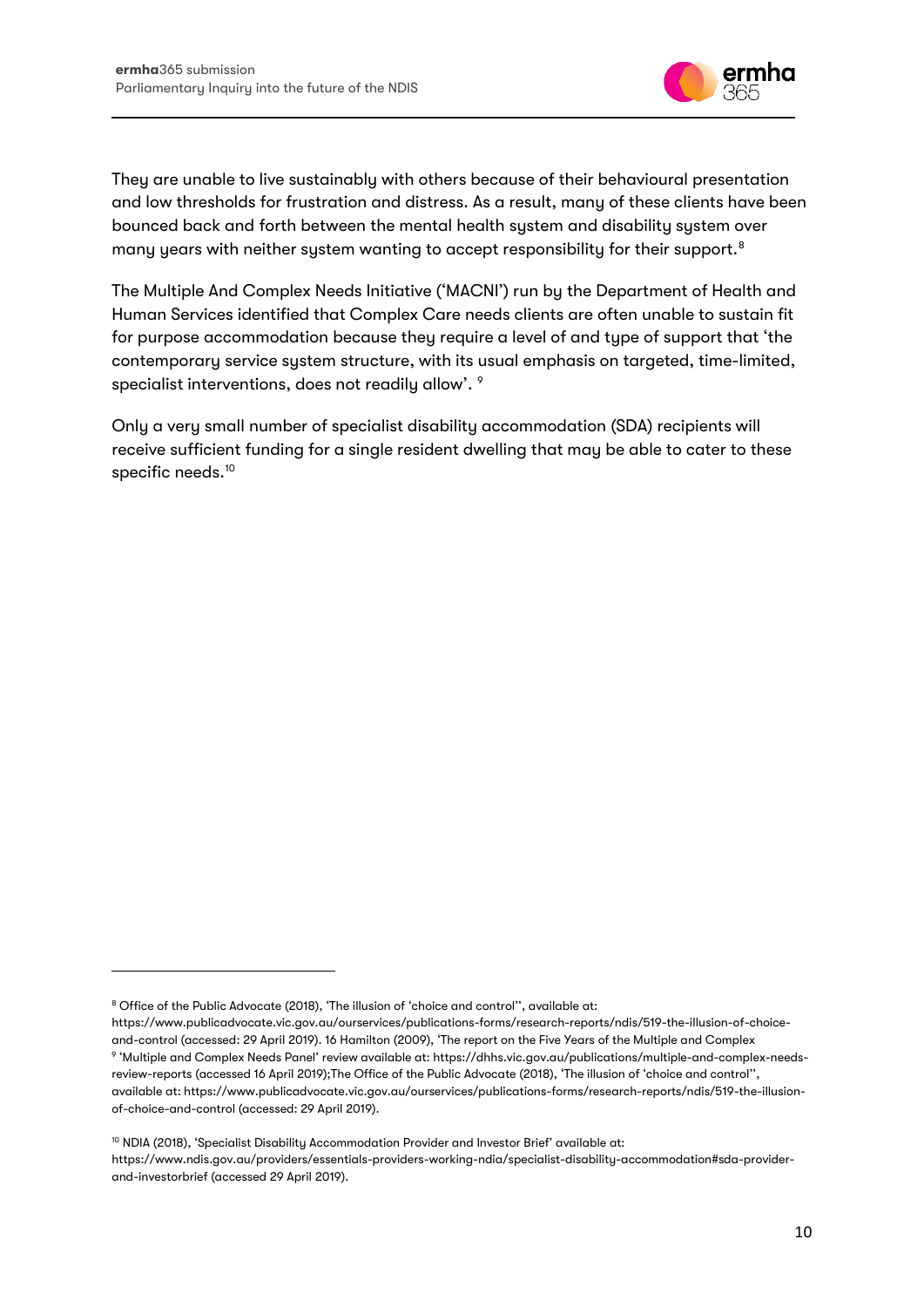

### <span id="page-11-0"></span>**3. Observations and recommendations in** respect of the interfaces of NDIS service provision with other non-NDIS services provided by the States, Territories and the **Commonwealth**

Many clients with Complex Care needs are caught in the justice or forensic mental health system or may be homeless; leading to negative impact on peoples' lives, potential breaches of their civil and human rights and high costs to Government.

The lack of suitable housing for Complex Care needs clients leads to:

- suboptimal therapeutic outcomes for individuals, despite the best endeavours of all stakeholders
- poor quality of life (or at worst suffering inadvertent human rights abuses) as people get caught in a cycle they cannot break
- community concern and pushback around housing these individuals the 'nimby' effect
- additional costs being incurred across services systems that may be avoidable, including property damage, incarceration, lengthy hospital stays and other forced detention costs
- Additional strain on emergency services, police, ambulance and emergency departments
- Potential political implications in the event of incidents that may attract negative press
- Increased costs of SIL

In many instances, delayed or inappropriate provision of support leads to avoidable detention under the Mental Health Act 2014 as well as other infringements on an individual's human rights and significantly compromises their ability to achieve life goals. The Mental Health Council of Australia stated the over-representation of people with mental illness in the criminal justice system is due to a failure of the health system to provide adequate support for those at risk of incarceration.<sup>11</sup>

The denial of treatment of mental health patient in prison often leads to further offending, longer incarceration (at greater cost) and aggravation of mental health conditions. It is vital for the successful community reintegration of people with a mental illness on being released from prison that they have access to stable accommodation.

<span id="page-11-1"></span><sup>11</sup> Parliament of Australia Senate Estimates (2006), 'Mental Health and the Criminal Justice system' available at: https://www.aph.gov.au/Parliamentary\_Business/Committees/Senate/Former\_Committees/mentalhealth/report/c13 (accessed 26 April 2019).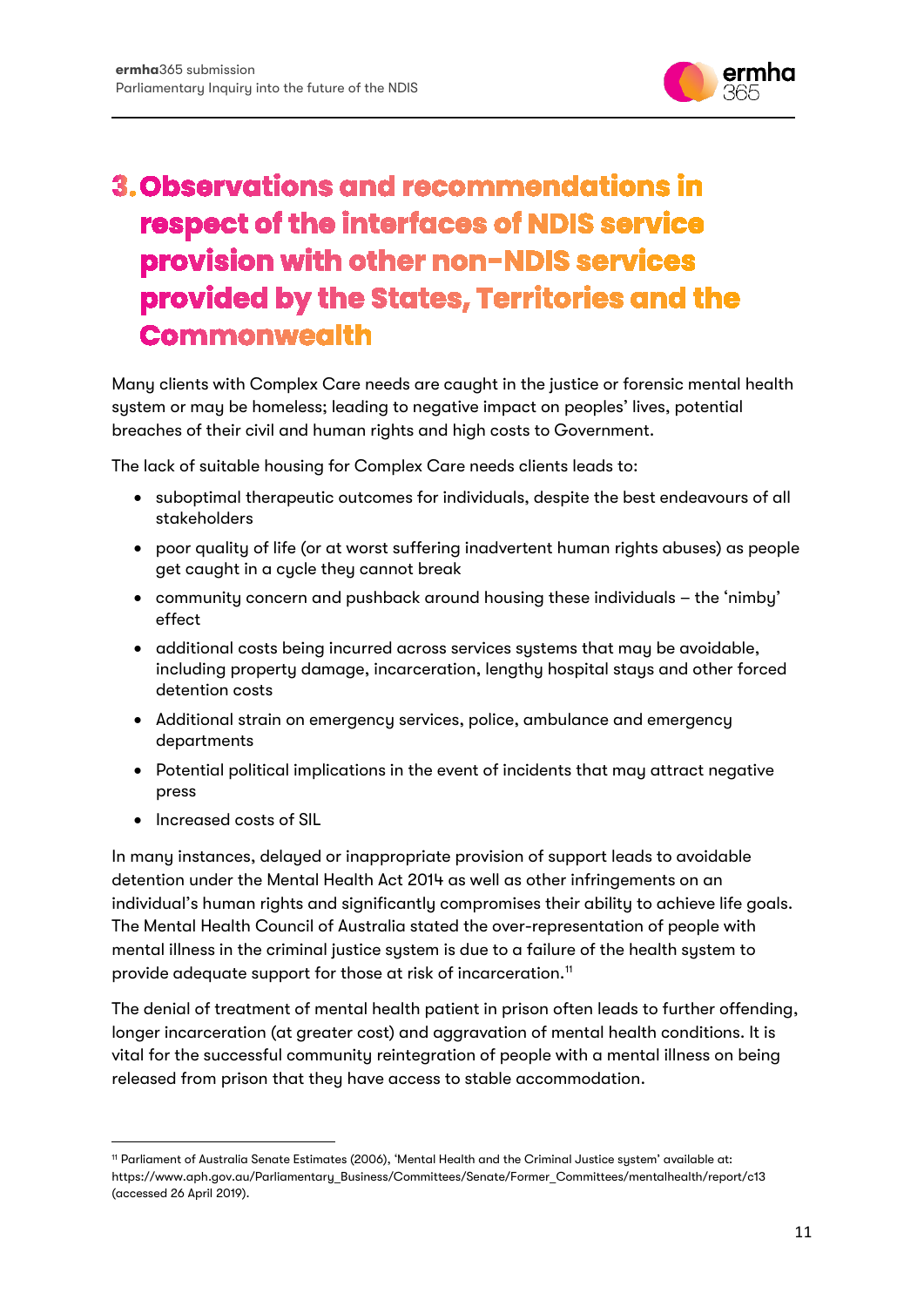

Prisons and mental health services are increasingly being treated as accommodation options for people with challenging presentations<sup>12</sup> and often include harmful and restrictive practices[.13](#page-12-1) Complex Care needs clients may also be admitted to seclusion ('SECU' - the confinement of a patient in a room from which free exit is prevented) merely due to a lack of appropriate supports. While seclusion can be used to provide safety to protect the patient, staff and others, it can also be a source of distress for the patient, fellow patients, staff, family and visitors.

Such prolonged admissions are rarely clinically or legally justified. The consequences of prolonged detention and the entailing trauma can contribute further to challenging behaviour patterns and compromise the ability of a person to engage with and benefit from support upon release. When they are released, Complex Care clients are often restricted to isolative arrangements in the community. Such circumstances significantly compromise a client's ability to achieve life goals as well as leads to infringements on an individual's human rights.

The cost on health and justice systems for emergency services and extended confinement (both State and Federal Government) is very high. Delays in accessing appropriate accommodation may result in people entering or remaining in detention or the forensic mental health system due to the risks arising from unmet support needs leaving them cycling through unstable and inappropriate forms of accommodation at tremendous human cost.

We are fast approaching the point where if the needs of Complex Care clients do not receive serious and dedicated attention, extremely vulnerable people's dignity and human rights will be significantly compromised. This is an untenable situation in a country like Australia.

#### **If the NDIS cannot or will not step in to provide leadership on this issue, in partnership with States, Government must urgently create and fund a "third system" that safely and humanely provides for the needs of people with complex needs.**

This can sit outside of both the NDIS and state-funded mental health systems in order for those systems to focus on the 95% majorities that their policies and funding streams are currently aligned to.

This "third system" is especially essential for people exiting the forensic system, where current structures simply cannot accommodate the number of people with mental illness and disability who are being unfairly kept in prison and who do not have the right mechanisms in place to enable them to transition safely into the community.

<span id="page-12-0"></span><sup>&</sup>lt;sup>12</sup> Office of the Public Advocate (2018), The illusion of 'choice and control', available at: https://www.publicadvocate.vic.gov.au/ourservices/publications-forms/research-reports/ndis/519-the-illusion-of-choiceand-control (accessed 29 April 2019).

<span id="page-12-1"></span><sup>&</sup>lt;sup>13</sup> Human Rights Watch (2018), 'I needed help, instead I was punished': Abuse and neglect or Prisoners with disabilities in Australia. Available at: https://www.hrw.org/report/2018/02/06/i-needed-help-instead-i-was-punished/abuse-and-neglectprisoners-disabilities (accessed 29 April 2019).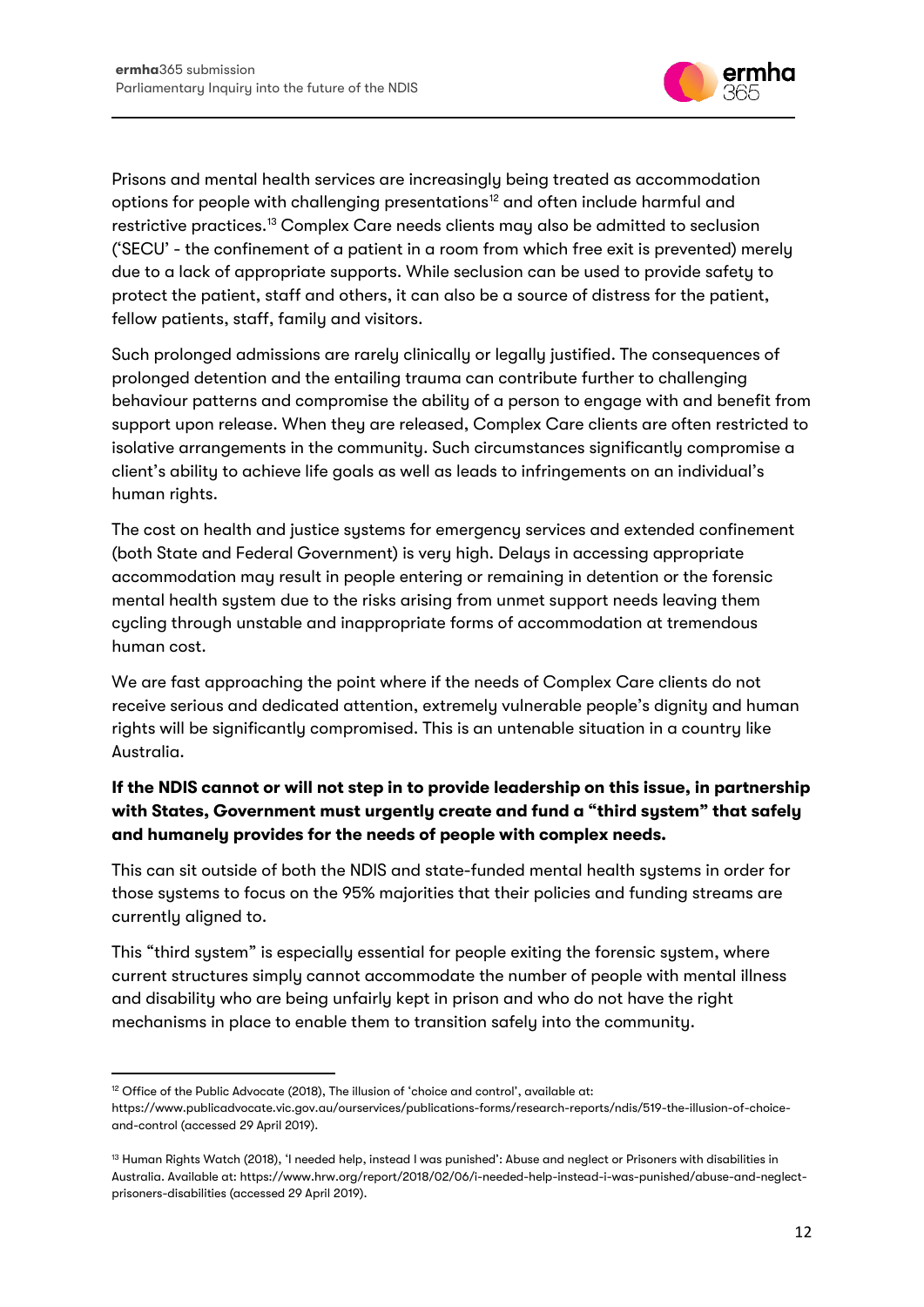

A "third system" would consider the needs of the small but significant number of Complex Care needs clients who present with significant behaviours of concern (often an extreme nature) who are unable to live (initially) with others, and where support from untrained staff may not be appropriate. Fundamentally, an NDIS service design that supports transition from Institutionalised settings as a step down into the community, and ultimately to shared living options, must exist. This is currently individual (stand-alone) SIL, which is considered to be expensive. We believe there are better ways to design this aspect of the service model and have discussed this in the next section.

A third system would also acknowledge that Complex Care needs clients do not have the strong informal supports and social connections/networks upon which more mainstream NDIS supports rely. Such participants have specialist support coordination and a broader care team network that may include state departments (e.g. MACNI, Justice, Disability, Office of the Chief Practitioner and Office of the Chief Psychiatrist, guardians and advocates).

In the long term, NDIS policies for Home and Living should consider principles and frameworks that are more fit-for-purpose for Complex Care needs clients who can "fall through the cracks", in particular in circumstances where it is difficult to distinguish between their disability or criminal needs.

This was highlighted in the recent Royal Commission Public Hearing 11, where the Commission explored the NDIS-justice interface. *The Chair suggested it was difficult to distinguish a person's disability and criminal needs, and that this was evidence that the Principles weren't fit for purpose. The panel agreed it was difficult, but said the Principles work well for the majority of participants. [14](#page-13-0)*

In respect of housing issues more broadly, the NDIA should consult with other entities that provide and support housing the States, Territories and the Commonwealth to expedite and improve accessibility to a wider variety of housing stock for Complex Care needs clients so they do not stay incarcerated or remain in hospitals longer than they should.

<span id="page-13-0"></span><sup>&</sup>lt;sup>14</sup> [https://disability.royalcommission.gov.au/public-hearings/public-hearing-11\).](https://disability.royalcommission.gov.au/public-hearings/public-hearing-11))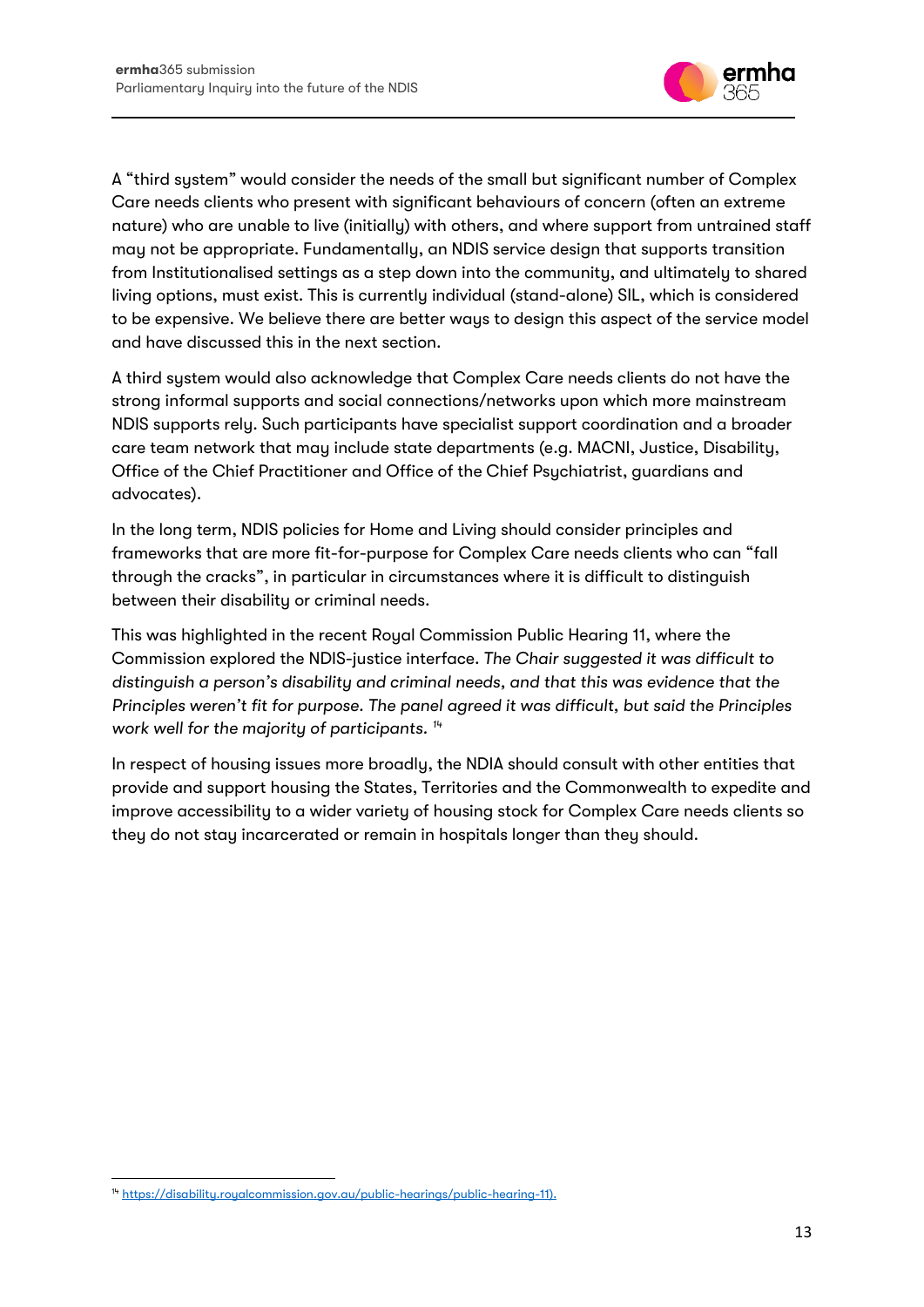

### <span id="page-14-0"></span>**4. Observations and recommendations in** respect of the how the NDIS is funded,

including the current and future funding sources for the NDIS, the division of funding between the Commonwealth, States and Territories, and the need for a pool of flexible and reserve funding particularly to support people with complex needs who are transitioning from custodial settings and hospital settings into the community.

We appreciate the need to reassess how the NDIS is funded to ensure long-term sustainability of the scheme.

However, **ermha**365 remains extremely concerned that the narrative of the NDIS continues to push towards Individualised Living Options (ILO) as a replacement for Supported Individual Living (SIL). Our understanding is that it is primarily cost that is driving this narrative, but believe there are better ways to ensure scheme sustainability without replacing SIL with ILO.

Our concerns centre around the high and unacceptable risks that participants, our staff, and the community will face if complex participants are unable to access 24/7 support via quality providers.

Some solutions include:

- Market settings that encourage innovative housing models that include a mix of SDA accommodation and private rental space that opens up housing opportunities for a wider range of NDIS participants and Complex Care Needs clients. (See highlight box on 'Congregate living for people with complex needs'). This would not only increase opportunities for better housing options for complex care needs clients, improving quality of life for participants, but also have a long-term positive impact on reducing costs and support needs over time.
- Policy settings that encourage and incentivise State Government agencies to partner with NDIS providers to develop small non-SDA group congregate living options that can specifically house people with Complex Care needs. This will open up options for participants, and reduce pressure on (and demand for) SDA, which cannot be met by the Scheme's constraints.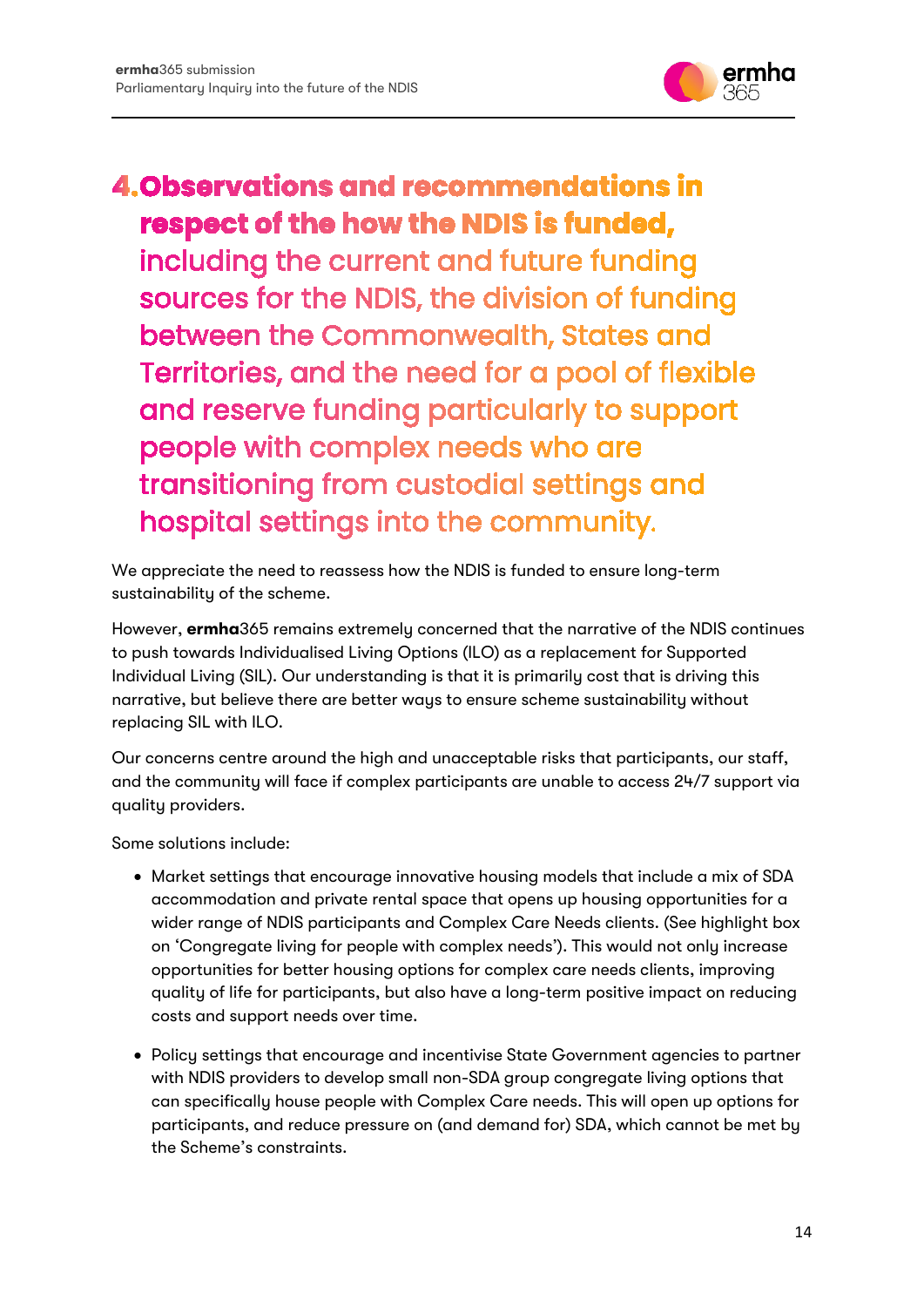

- Incentives to enhance Complex Care needs clients' ability to access Social/ Affordable housing and the private rental market. Although Social and Affordable housing providers have a duty to make reasonable adjustments in providing accessible housing stock to people with disability, there is still a significant shortage. In addition, our clients are often "overlooked" as a suitable tenant because of their background, history of property damage and neighborhood disturbance, risk of eviction, hostile neighbors, and being in an unsafe area (due to affordability). In addition, policies designed to allow access to private rental exclude the additional downstream barriers faced by the people we support, who often do not pass the "review" as a suitable tenant (e.g. cannot demonstrate 100 points of identification, and lack networks and employment to provide references for rental agents).
- Changing the NDIS policy settings to support providers to subsidise rent specifically for complex care needs clients as part of a clients funded package of support. To deliver on our mission, organisations like **ermha**365 often have to "step in" and support the tenancy, creating a perceived closed system of supported independent living (SIL) homes. What is not acknowledged is that in doing so, **ermha**365 bears unfunded costs including supporting participants to identify suitable properties; bearing liability risk on damage to properties; and taking on unfunded corporate overheads to manage these properties.
- Flexible Home & Living transition funding arrangements (housing and support) that extend for more than 90 days should be made available for complex participants, and be adaptable in acute situations when needs or circumstances change. Transitional support is essential for every complex care needs client who is currently incarcerated or in secure hospital settings. From our experience, when a person has not lived in the community for some time, we know it is essential that funding is in place for a comprehensive assessment process that enables a full understanding of the participant and their needs in order to develop an appropriate NDIS plan.
- Incentive payments for providers who can prove an ability to work successfully with people with complex and episodic psychosocial disability to improve and maintain their quality of life, rather than the current 'penalty' for quality supports, whereby NDIS packages of support are automatically reduced once improvements are made, until the person's situation deteriorates and they can prove they are once again in crisis.
- Adequate funding, time and consideration given to SIL providers who are currently being required to manage community support for participants whose are now receiving (or stand to receive) much smaller funding packages than in the past. This includes supporting such participants with complex needs to transition to shared accommodation and support arrangements – where most participants will currently be living in separate homes – potentially managing significant behaviours of concern and impacts to the participant and the community.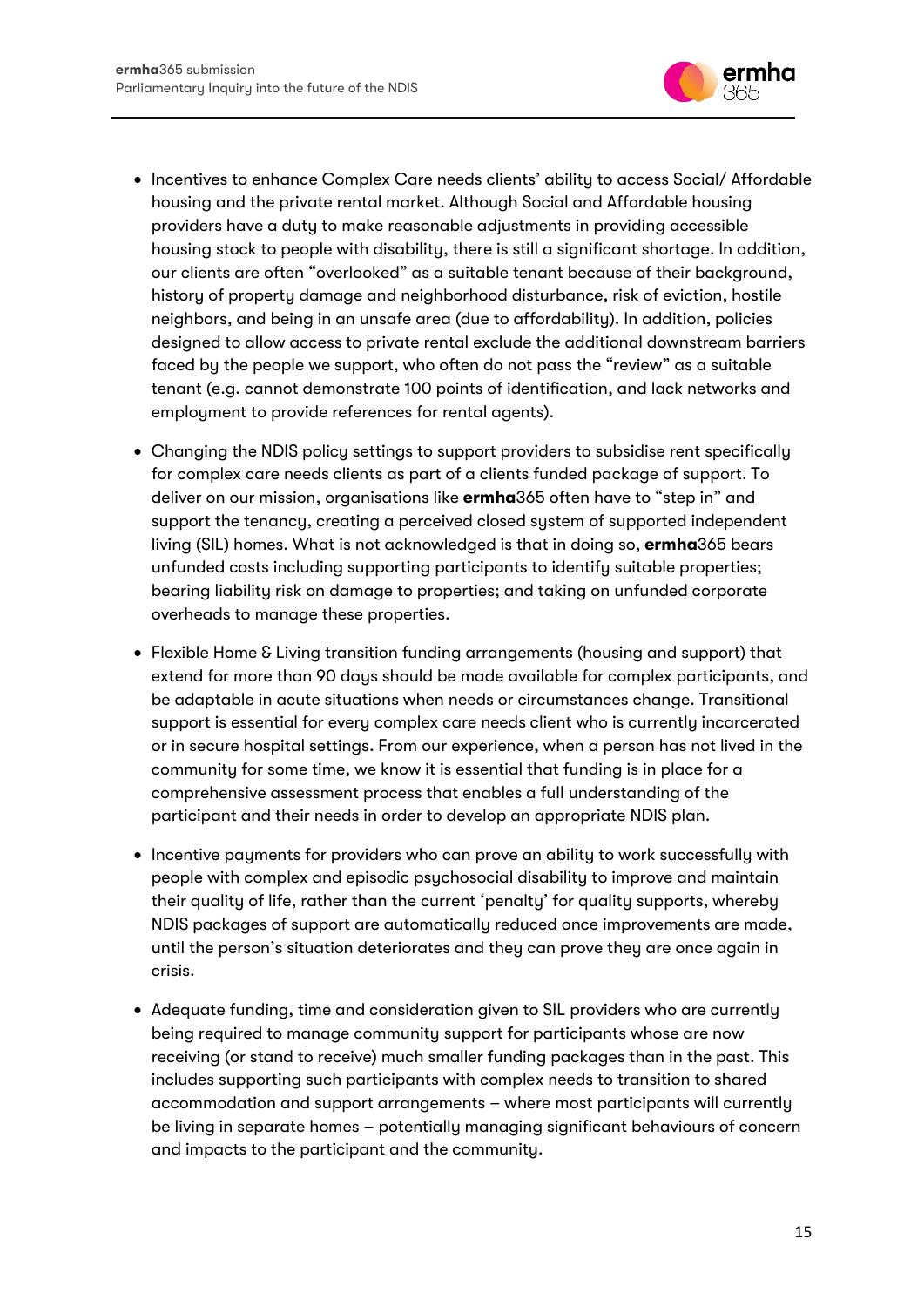

#### **Congregate living for people with complex needs**

**ermha**365 has identified and developed the concept for a new accommodation model aimed at achieving better client outcomes and relieving pressure on the NDIS and public system as an alternative to individual SIL packages: a "Therapeutic Village" that delivers better care and integrated services, specifically catering to the needs of Complex Care clients could be introduced into the scheme. This would be a specialist congregate living model – not a group home.

This first-of-a-kind village model would enable independent living within a communal setting, that supports the delivery of the full range of services required for each client. It is envisaged that the Therapeutic Village will initially provide a transitional stepdown home for particularly vulnerable Complex Care needs clients. Key benefits include:

- **Improved quality of life** Clients should be accommodated in a safe and therapeutic environment oriented toward rehabilitation and community reintegration. The ability of clients to live in their own homes, safely and with appropriate support has been demonstrated to improve the quality of life of clients and minimise many of their harmful behaviours.
- **Compliance with human rights laws** It is highly likely that some of the current situations clients find themselves in result in a breach of their civil and human rights, which inadvertently are a direct result of alternative solutions to housing these clients not being viable or available.
- **Significant cost savings** bringing together a number of complex care needs clients together in one location will also deliver a significant cost saving when compared to individualised SIL packages of support that the agency is currently funding.

**ermha**365 recommends that Government, via the NDIA, funds and pilots a therapeutic village in each state as part of a new model of stepped care, creating a pathway for Complex Care needs clients to be able to move into a range of other accommodation options.

Further evidence for this model in terms of public investment in housing – particularly for those transitioning from forensic settings – is now available.

A brand-new study from the University of New South Wales<sup>[15](#page-16-0)</sup> also shows that the evidence strongly supports the need for much greater provision of social housing to

<span id="page-16-0"></span><sup>&</sup>lt;sup>15</sup> Martin, C., Reeve, R., McCausland, R., Baldry, E., Burton, P., White, R. and Thomas, S. (2021) Exiting prison with complex support needs: the role of housing assistance, AHURI Final Report No. 361, Australian Housing and Urban Research Institute Limited, Melbourne, https://www.ahuri.edu.au/research/final-reports/361, doi:10.18408/ahuri7124801 - 23 Aug 2021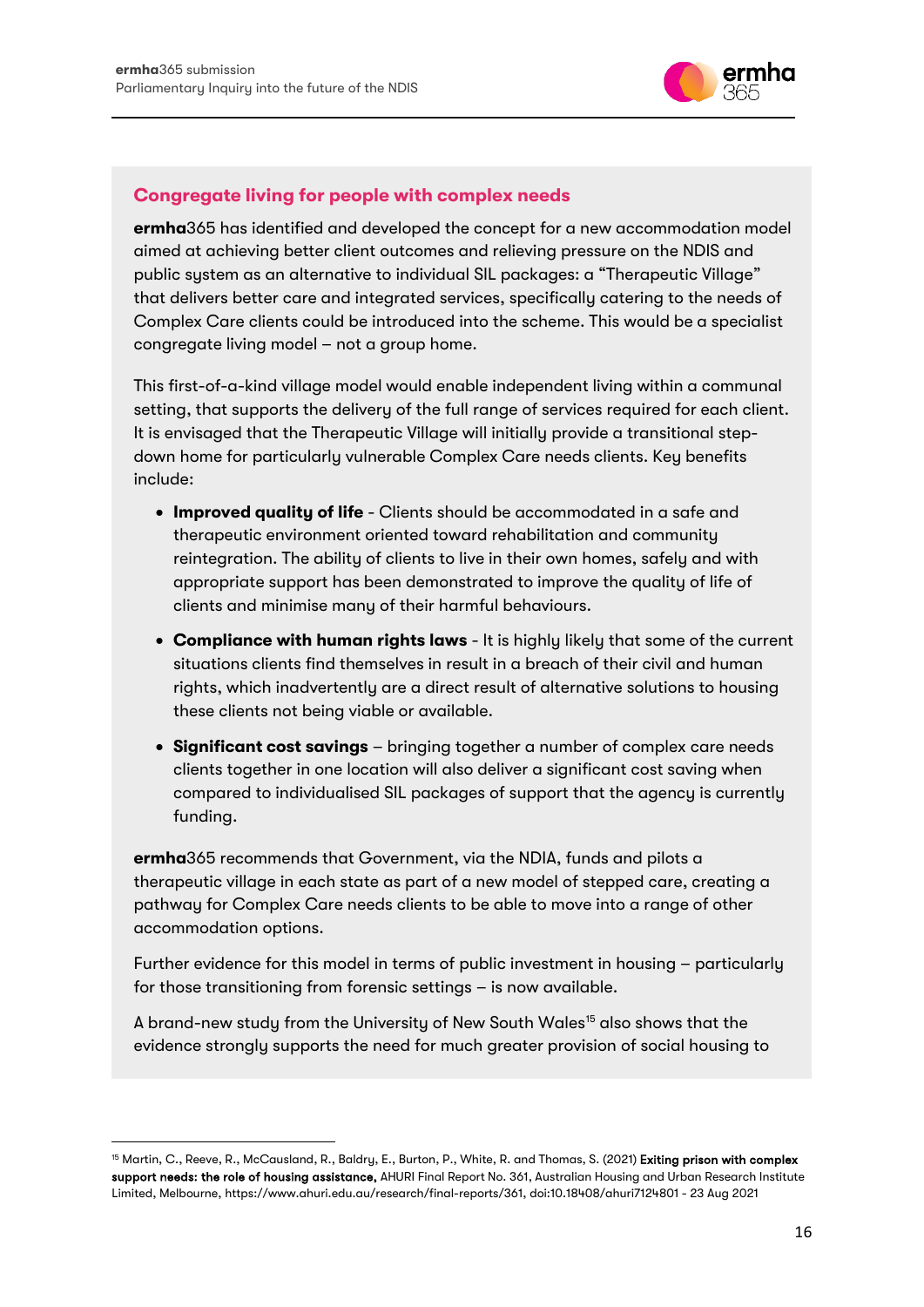

people exiting prison, particularly for those with complex support needs. Headline take-outs from this report include that:

- Imprisonment in Australia is growing and ex-prisoner housing need is growing; but at the same time, housing assistance capacity is declining.
- Without real options and resources, prisoner pre-release planning for accommodation is often last-minute. Insecure temporary accommodation is stressful, and diverts ex-prisoners and agencies from addressing other needs, undermining desistance from offending.
- Ex-prisoners with complex support needs who receive public housing have better criminal justice outcomes than comparable ex-prisoners who receive private rental assistance only.
- Public housing 'flattens the curve' of average predicted police incidents (down 8.9% per year), time in custody (down 11.2% per year), justice system costs per person (down \$4,996 initially, then a further \$2,040 per year).

In dollar terms, housing an ex-prisoner in a public housing tenancy generates, after five years, a net benefit of between \$5,200 and \$35,000, relative to the cost of providing them with assistance in private rental and/or through homelessness services.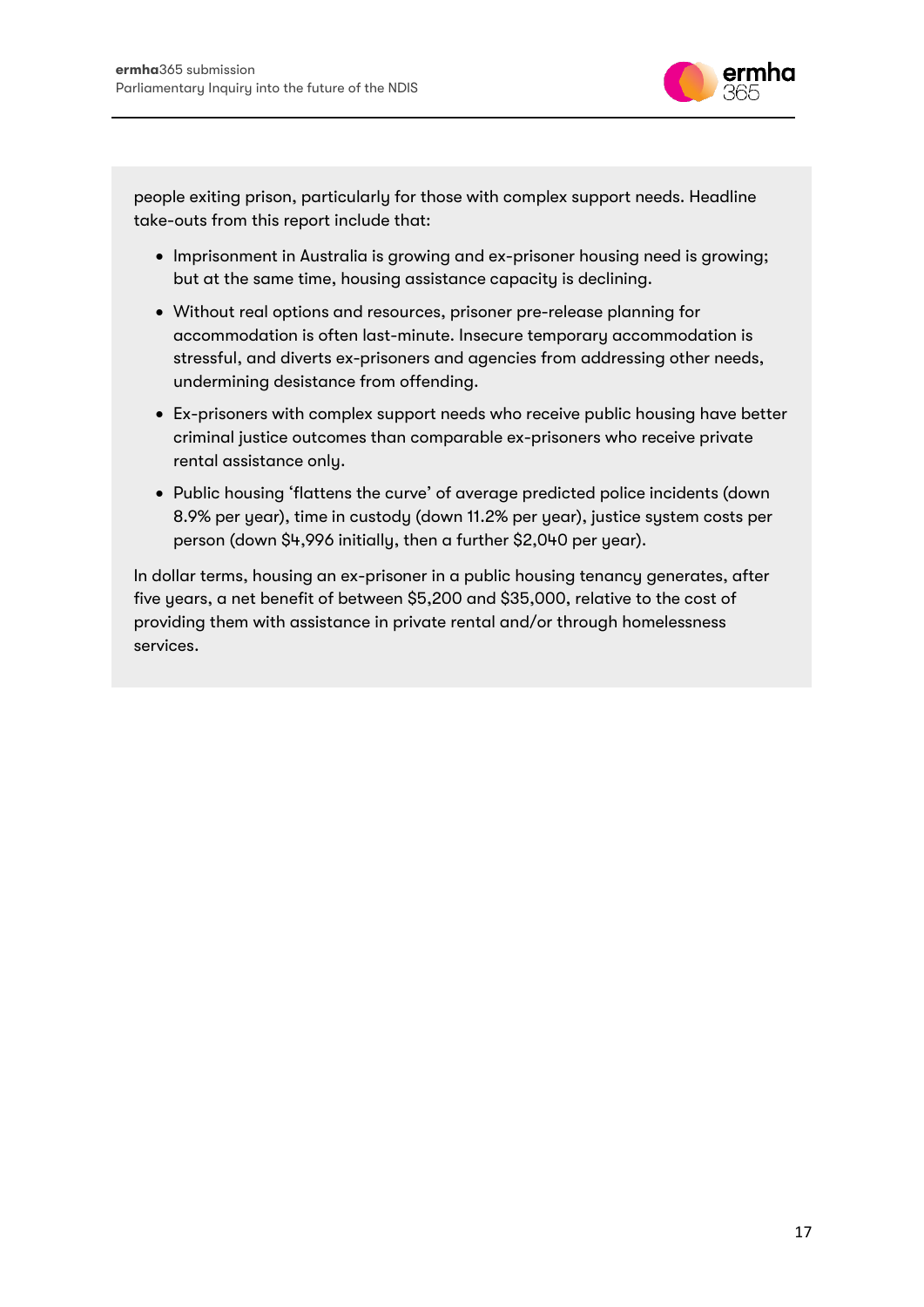

### <span id="page-18-0"></span>**5. Case studies: Complex care needs clients and** the NDIS experience

The following case studies illustrate a range of Complex Care needs clients who we support at **ermha**365 to convey the challenges outlined in in this submission. They have been deidentified to protect individuals' privacy. All case studies represent people with significant mental health and cognitive disabilities and additional complex needs including behaviours of concern, presenting their journey through lengthy institutional care, and the significant support they have required to access a reasonable level of community-based supports. **ermha**365 would appreciate the opportunity to be consulted prior to the reproduction or publication of any content arising from such case studies.

### <span id="page-18-1"></span>**Case Study** "John"

John, male and in his early 40s, has been trying to get access to a level of NDIS supports to help him live in the community for just over two years after transitioning from a State Funded individual support package. At that time, John was assessed for a very small package of NDIS support.

John has a number of clinical diagnoses, including schizophrenia and intellectual disability, as well as a high level of physical and mobility issues. He recently had a hip replacement and requires a walking frame. John's functional needs now are almost exactly the same now as when he was first assessed for this small NDIS package. However, at that time his physical health (including his hip) was slightly better.

Over the past decade John has experienced insecure housing. The only place John could find to live was in Supported Residential Accommodation (SRS), where he struggled to maintain tenancies due to aggression towards other residents. This aggression arose from behaviour-related incidents stemming from John's auditory and visual hallucinations. This pattern of aggression and subsequent eviction resulted in John cycling through almost 20 SRS placements.

Over the past few years, extensive care team meetings have taken place to try to secure an increase in support funding for John, including behavioral support assessments and SDA housing. This involved at least eight people in each meeting including the NDIA. In the second half of 2020, John voluntarily admitted himself to hospital after his latest SRS placement broke down. With John's long history of homelessness, and lack of formal supports, John relied on funded supports to exit hospital back into the community.

This was the latest in a frustrating 'revolving door' of inpatient admissions where John was unable to obtain support funding without a housing model in place, and unable to obtain housing without support. Since John's latest admission to hospital, the care team has worked around the clock to secure six months of 24/7 2:1 transition support, and now 1:1 support funding for John, which is about to be reviewed.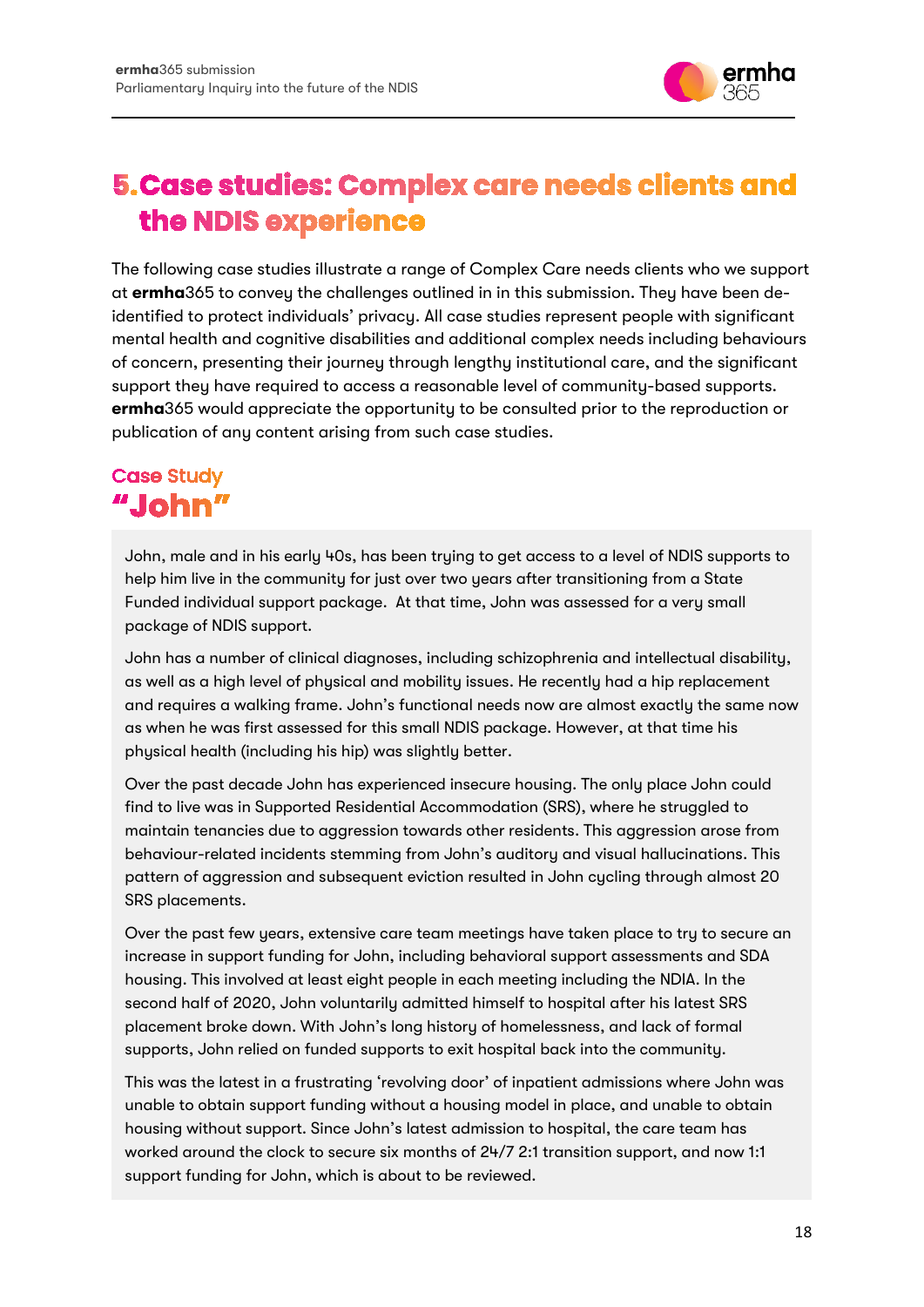

### <span id="page-19-0"></span>**Case Study** Nia

Nigel is a young man in his mid-20s. He was originally referred to **ermha**365 as a Victorian DHHS Disability client with an individual support package. Because of the complexity of his needs he was also identified as a Multiple and Complex Needs Initiative (MACNI) client.

Nigel has been diagnosed with several mental disorders (namely autism), oppositional defiant disorder, antisocial personality disorder, and intellectual disability.

Nigel was assessed to be substance dependent, to have engaged in a range of violent and other behaviours that placed both himself and others at risk and deemed to require intensive supervision.

His substance use and offending behaviours have seen him spend periods of time in custody. Nigel transitioned to the NDIS in 2018. At the time of his transition he was being held in custody.

Due to the nature of his disability and his presenting behaviours it became impossible for Nigel to remain in the family home. Nigel has been involved with DHHS services in Victoria from a young age including living in out of home care. He has also been transient, homeless and spent periods of time in and out of prison.

Housing has been one of the most significant issues for Nigel and in trying to accommodate his needs there has been a significant strain placed on the service sector. Nigel has a history of unstable housing in several settings, including properties supplied under an 'out of home care' arrangement, properties supplied by community agencies, properties on his own, properties with others and supported disability accommodation. Some of these arrangements have involved the presence of multiple staff, including in a 2:1 24/7 model.

At the time of writing this submission, Nigel is incarcerated as his most recent accommodation option broke down and he subsequently breached his bail conditions. His period of incarceration is currently extended as there is no suitable residential address for Nigel to be released to.

Nigel's NDIS package totals almost \$300,000. His family are extremely frustrated that support cannot be provided to Nigel if he has nowhere to go. He is unable to return home and his family are unable to fund private rental for him. In receipt of Centrelink benefits he has limited income, very little prospect of immediate employment so securing appropriate and affordable accommodation is problematic. Whilst he qualifies for an NDIS package of support this is not currently being provided.

It is unclear if Nigel would qualify for SDA.